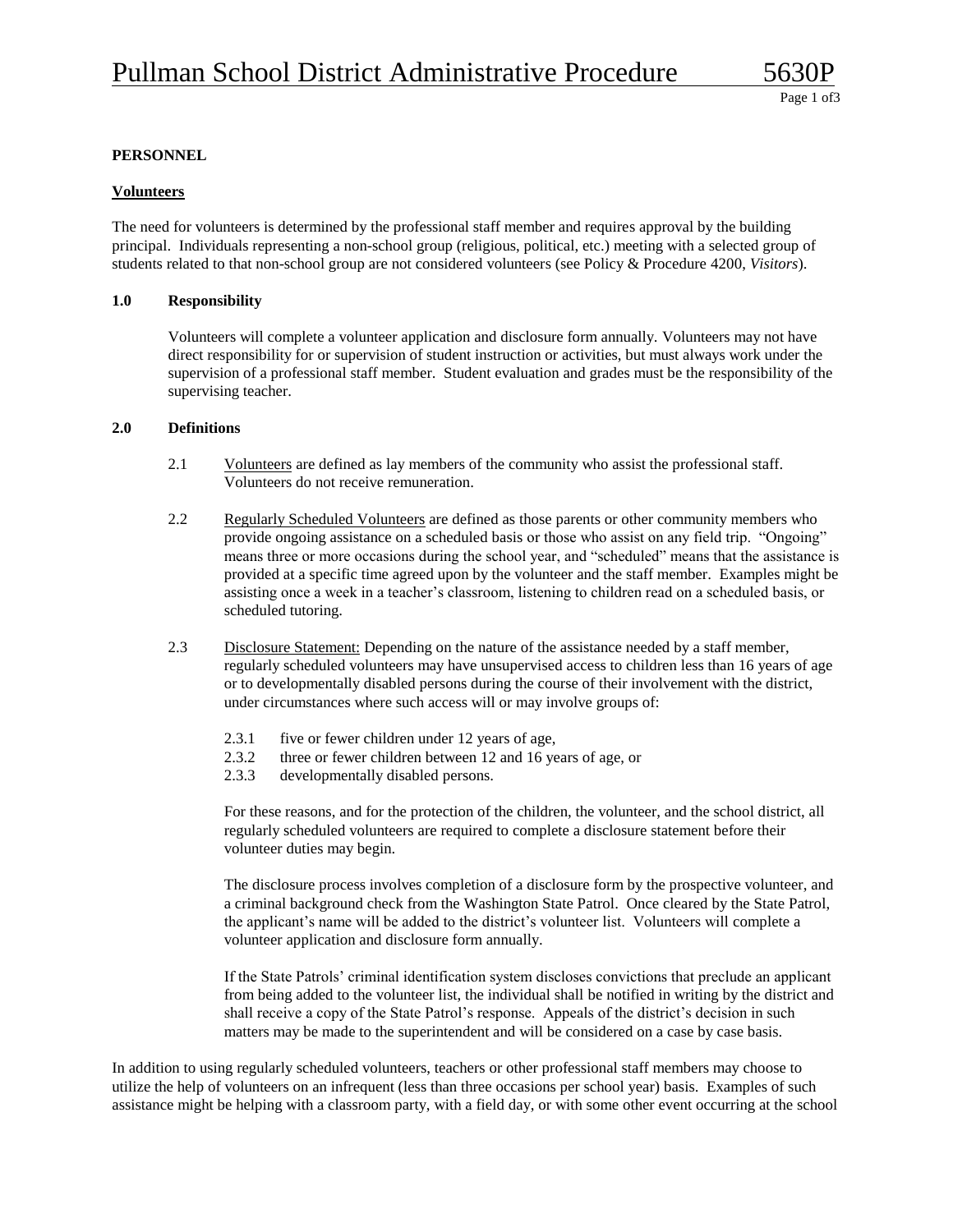# Pullman School District Administrative Procedure

site. Such volunteers do not provide assistance on a regularly scheduled basis and ordinarily will not have unsupervised access to children less than 16 years of age or to developmentally disabled persons. If the professional staff member anticipates that the need will arise for the volunteer to have unsupervised access to children, the volunteer shall be considered a "regularly scheduled" volunteer and will need to complete the disclosure process as explained above.

Volunteers who have not been cleared by the State Patrol may still provide assistance, at the discretion of the staff member and principal, but shall not have unsupervised access to children.

3.0 Volunteers will:

3.1 Serve in the capacity of helpers and not be assigned to roles which require specific professional training. Instructional services will be rendered under the supervision of certificated staff;

3.2 Refrain from discussing the performance or actions of a student except with the student's teacher, counselor or principal;

3.3 Refer to a regular staff member for final solution of any student problem which arises, whether of an instructional, medical or operational nature;

- 3.4 Receive such information as:
	- 3.4.1 General job responsibilities and limitations;
	- 3.4.2 Information about school facilities, routines and procedures;
	- 3.4.3 Work schedule and place of work; and
	- 3.4.4 Expected relationship to the regular staff;

3.5 Volunteers will be provided appropriate training at the building level, consistent with their tasks and existing district standards. This training will be developed under the leadership of the principal in consultation with a district supervisor;

- 3.6 Examples of suggested duties for volunteers may include:
	- Bulletin boards;
	- Preparation of materials for art, science, math classes;
	- Office support duties
	- Clean up activities,
	- Library and audio visual duties;
	- Assistance with physical education exercises;
	- Instructional activities appropriate to the volunteer's training and classroom needs such as monitoring math assignments, listening to oral reading and others;
	- Vision and hearing testing and approved medical surveys;
	- School activities supervision; and
	- Playground supervision with a staff member;